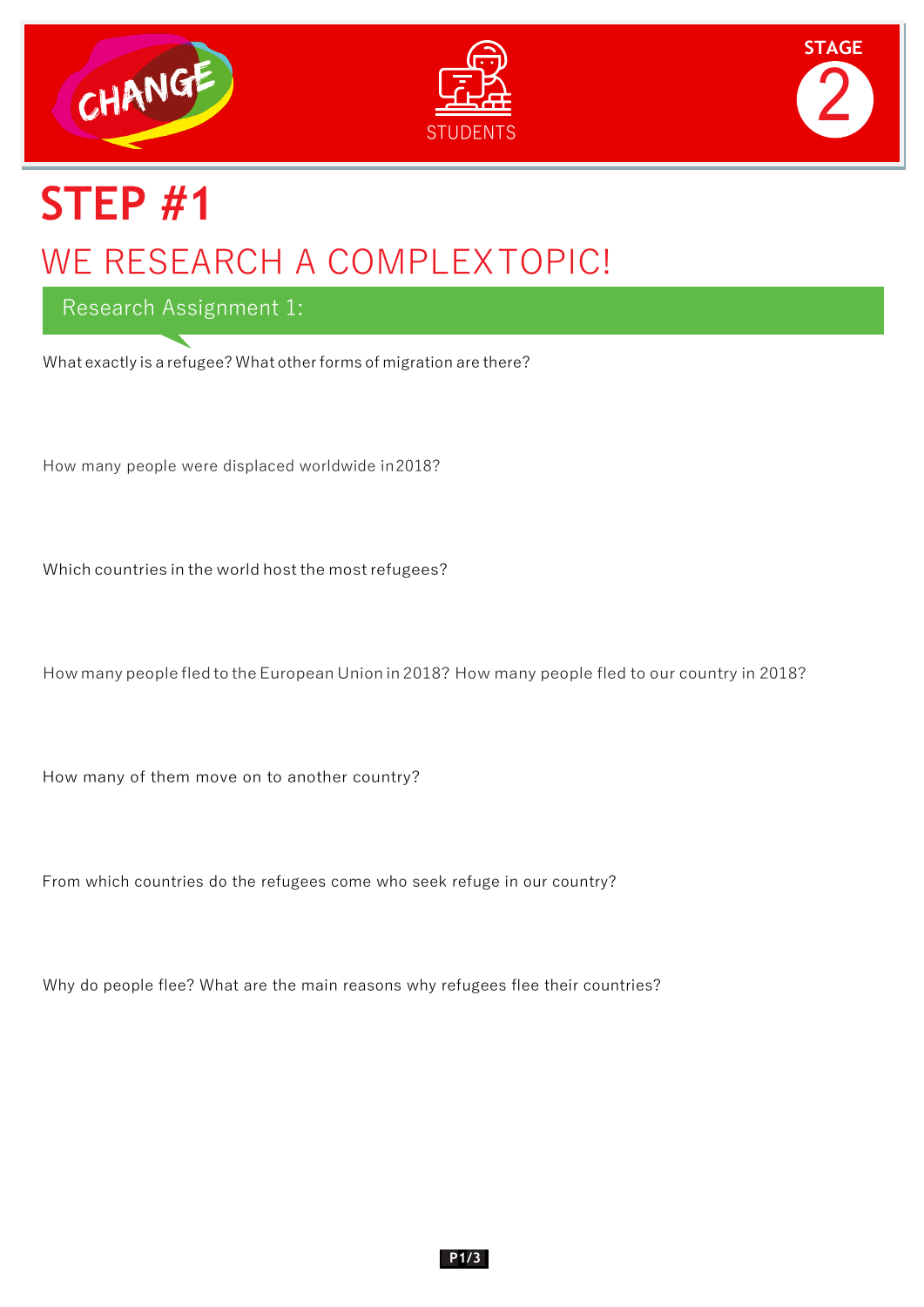





# **STEP #2** WE RESEARCH A COMPLEXTOPIC!

#### Research Assignment 2:

What are the refugees in our country allowed to do, what are they not allowed to do? What are they obliged to do? Please list their most important rights, responsibilities and restrictions.

How are the refugees housed in our country?

What access do they have to education (especially schools) and the labour market?

## **STEP #3**

### WE RESEARCH A COMPLEXTOPIC!

Please consider the following questions when presenting your research

Which answers did we find where?

If we have found different answers to the same questions, how do they differ? In terms of facts and figures or in how they are presented?